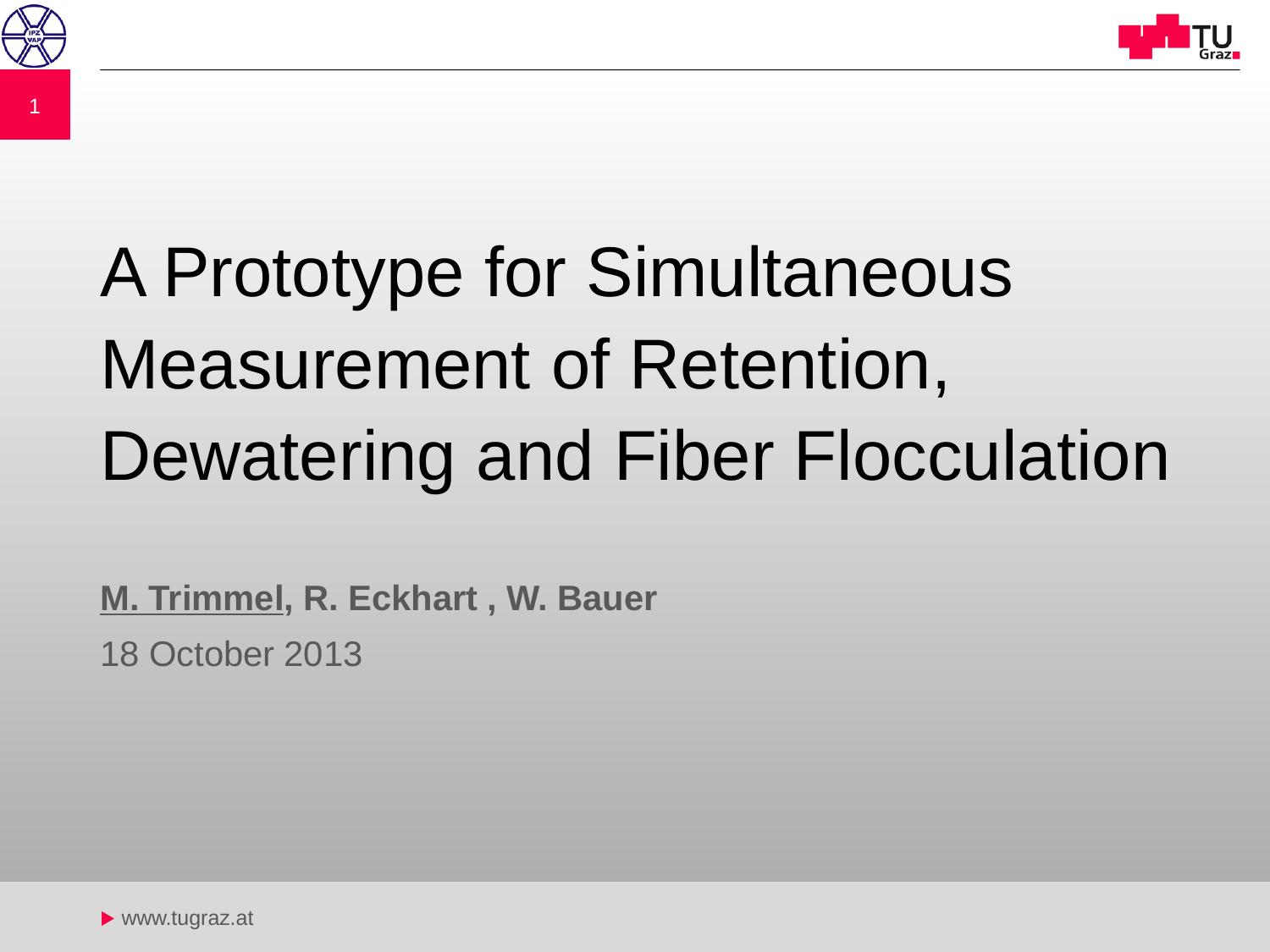



#### <sup>2</sup> Outline

- Introduction
- Laboratory device for Flocculation, Retention and Dewatering Analysis
	- Measurement of Flocculation
	- Prototype for Measurement of Dewatering and Retention
		- Headbox
		- **Dewatering Unit**
- Conclusions
- Outlook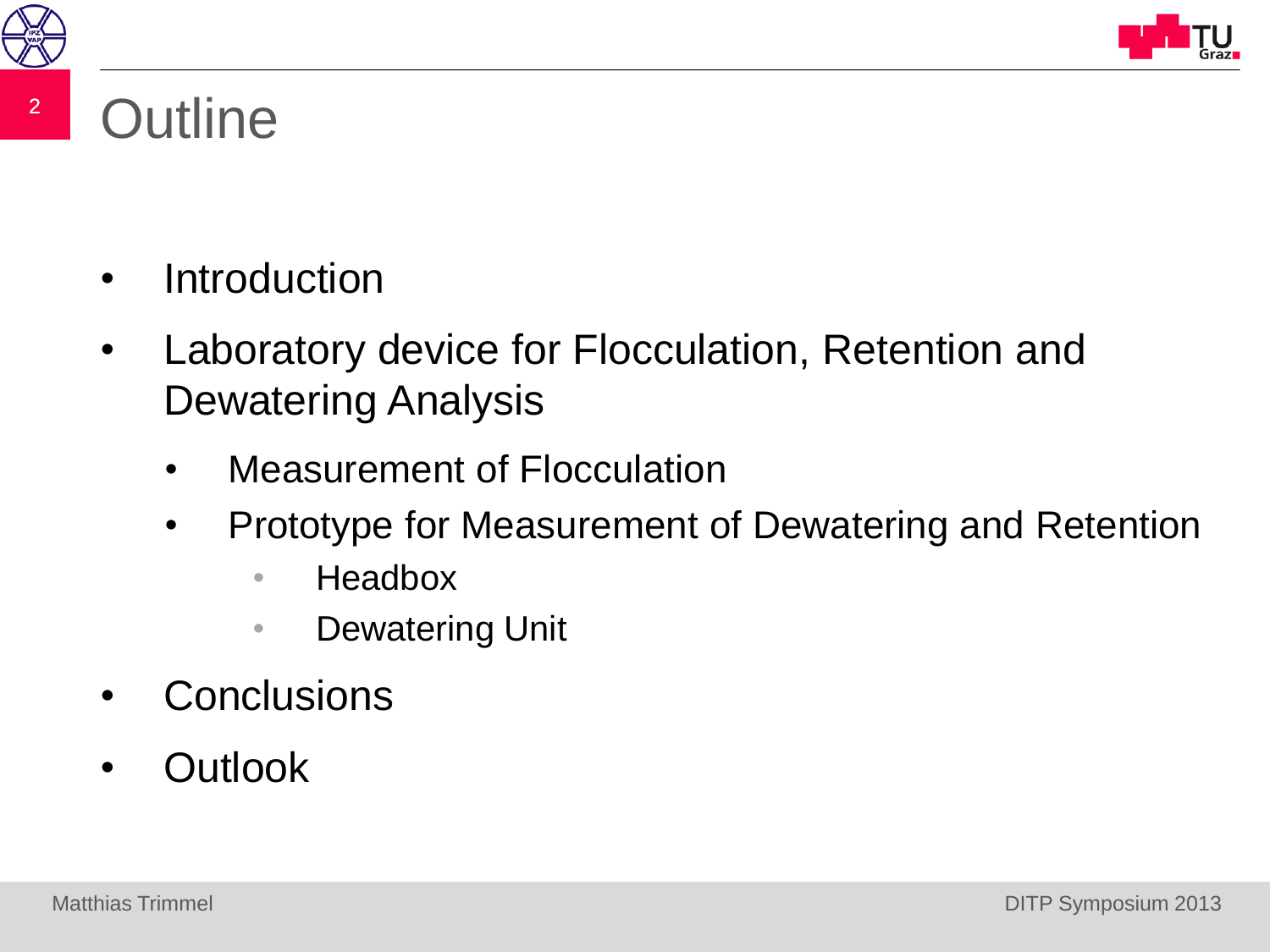



#### <sup>3</sup> Outline

#### **Introduction**

- Laboratory device for Flocculation, Retention and Dewatering analysis
	- Measurement of Flocculation
	- Prototype for Measurement of Dewatering and Retention
		- Headbox
		- Dewatering Unit
- Conclusions
- Outlook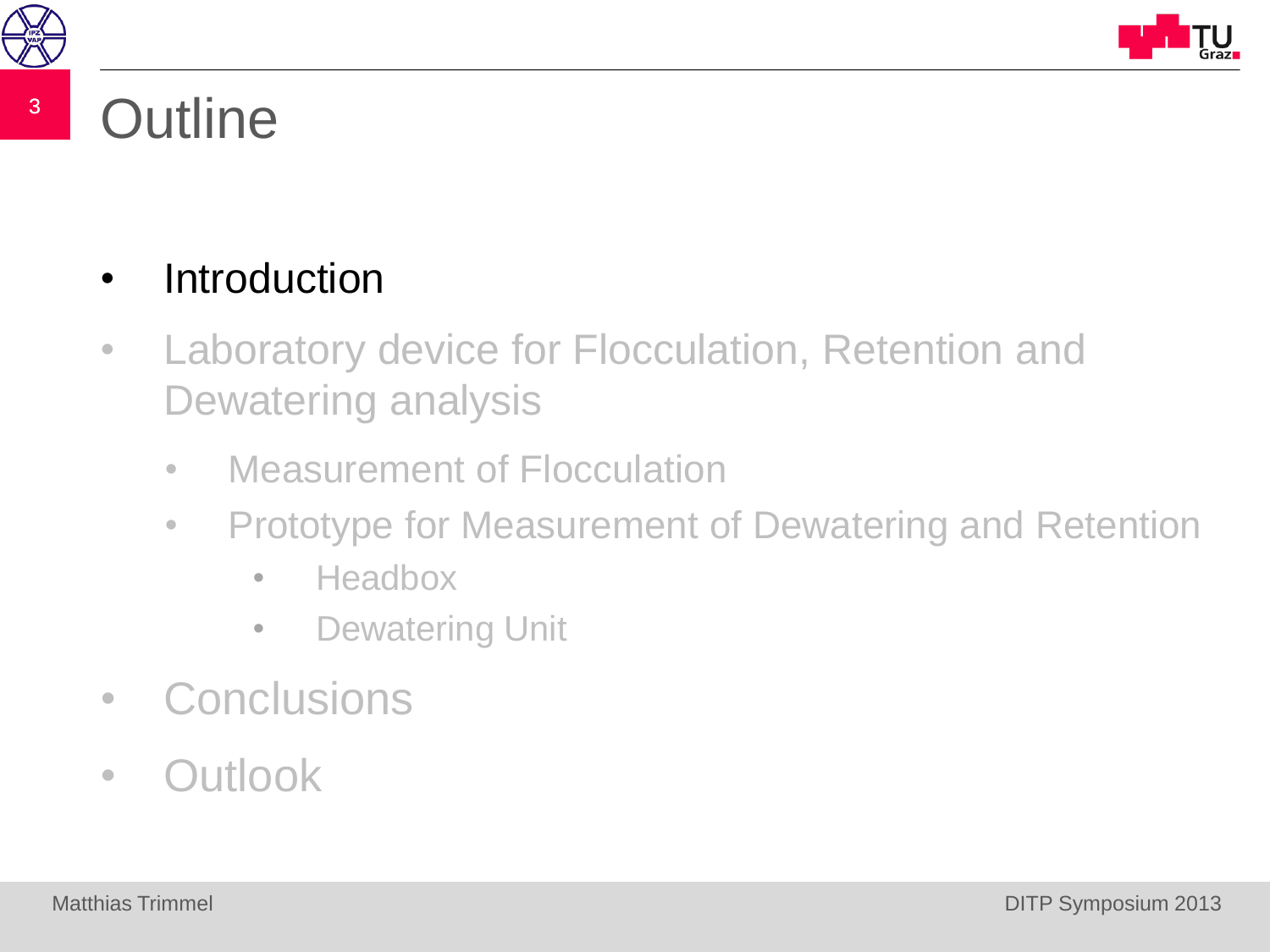

4



| Formation | - mechanical properties |
|-----------|-------------------------|
|           | - structural properties |
|           | option proportion       |





Retention - higher amount of fillers - reduction of costs

Dewatering - reduction of costs - improves runability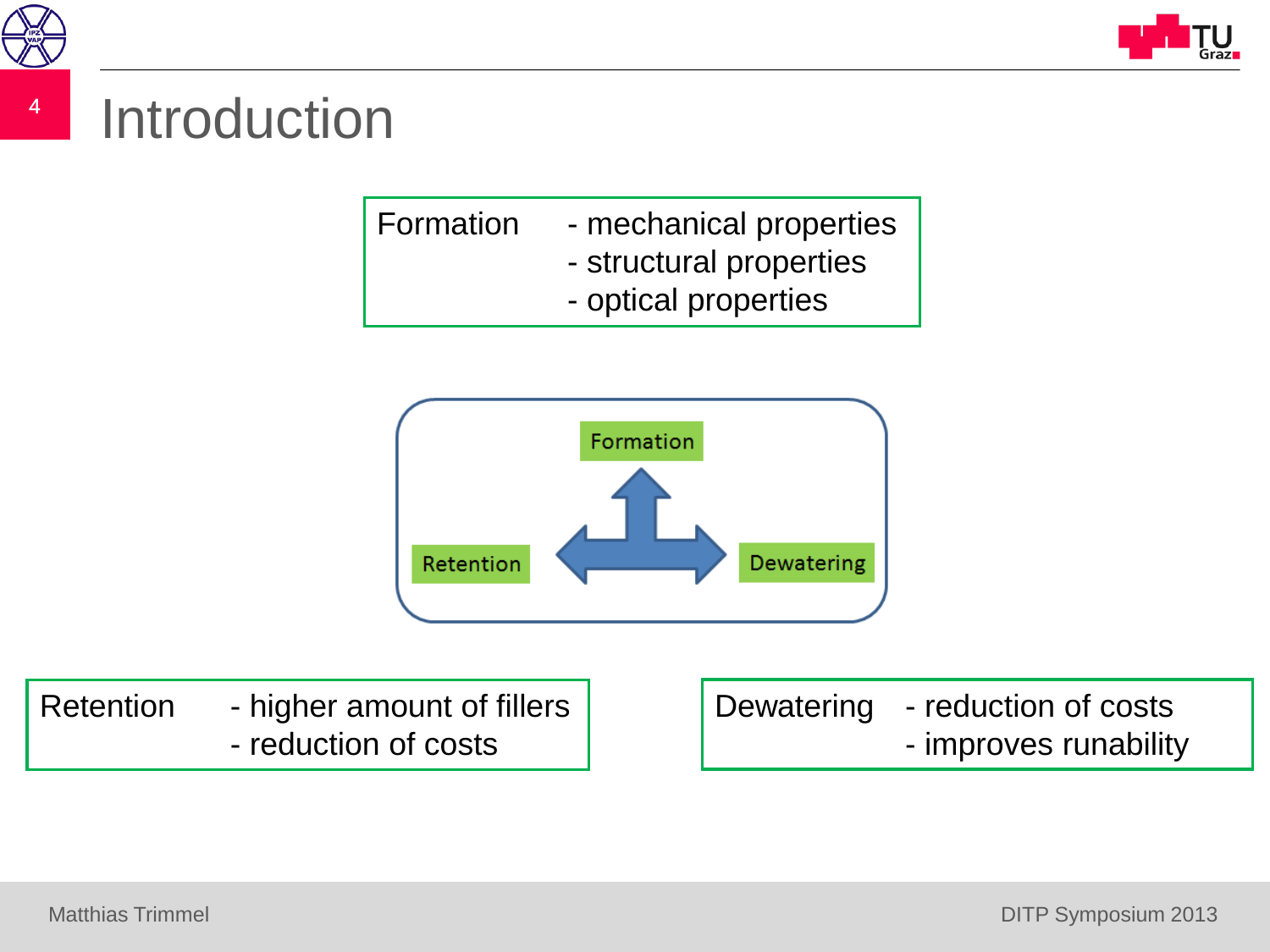



#### 5 Introduction



- Retention, dewatering and formation are highly interrelated
- A change of one affects the others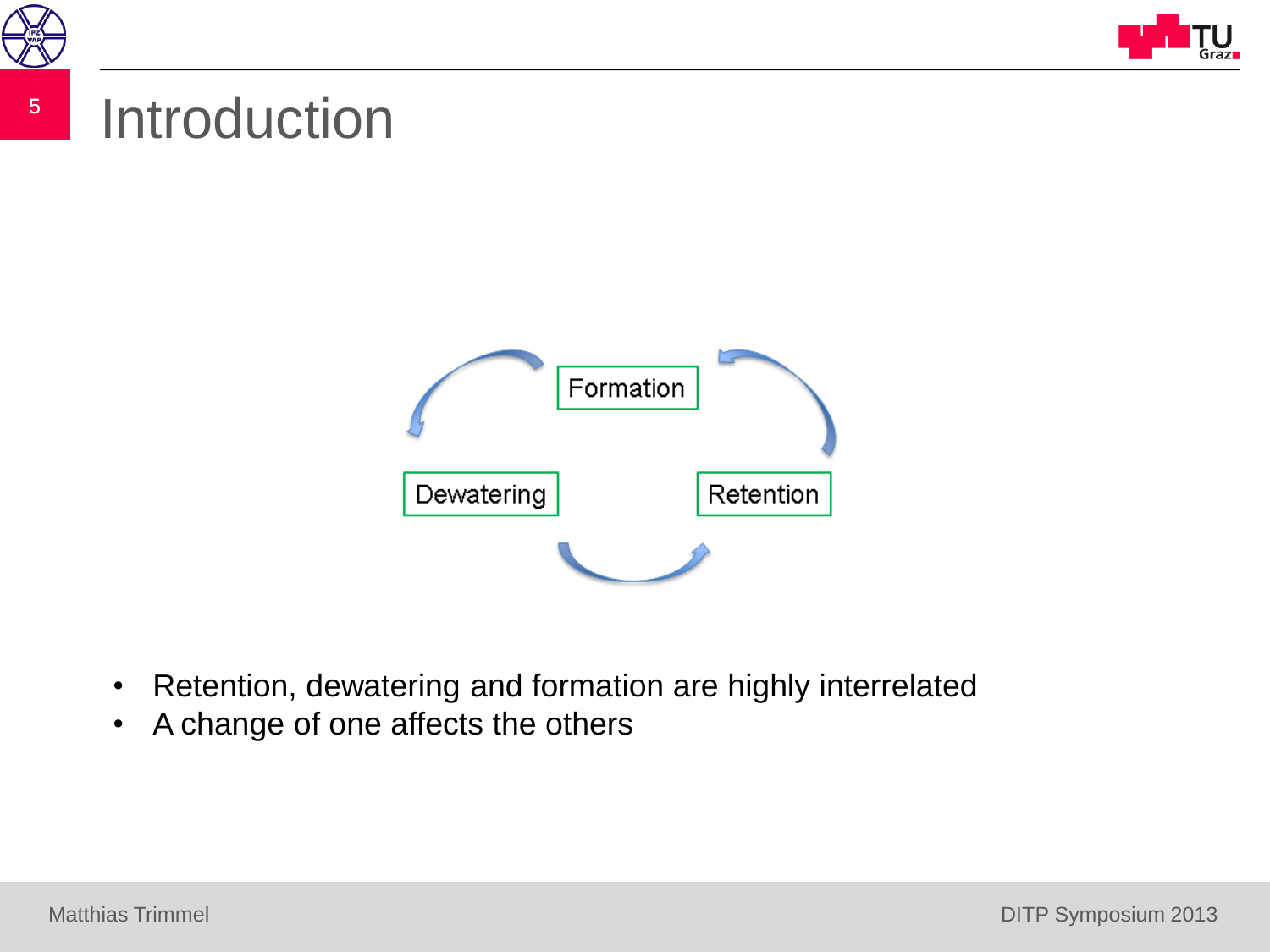



#### <sup>6</sup> Outline

#### • Introduction

- Laboratory device for Flocculation, Retention and Dewatering Analysis
	- Measurement of Flocculation
	- Prototype for Measurement of Dewatering and Retention
		- Headbox
		- Dewatering Unit
- Conclusions
- Outlook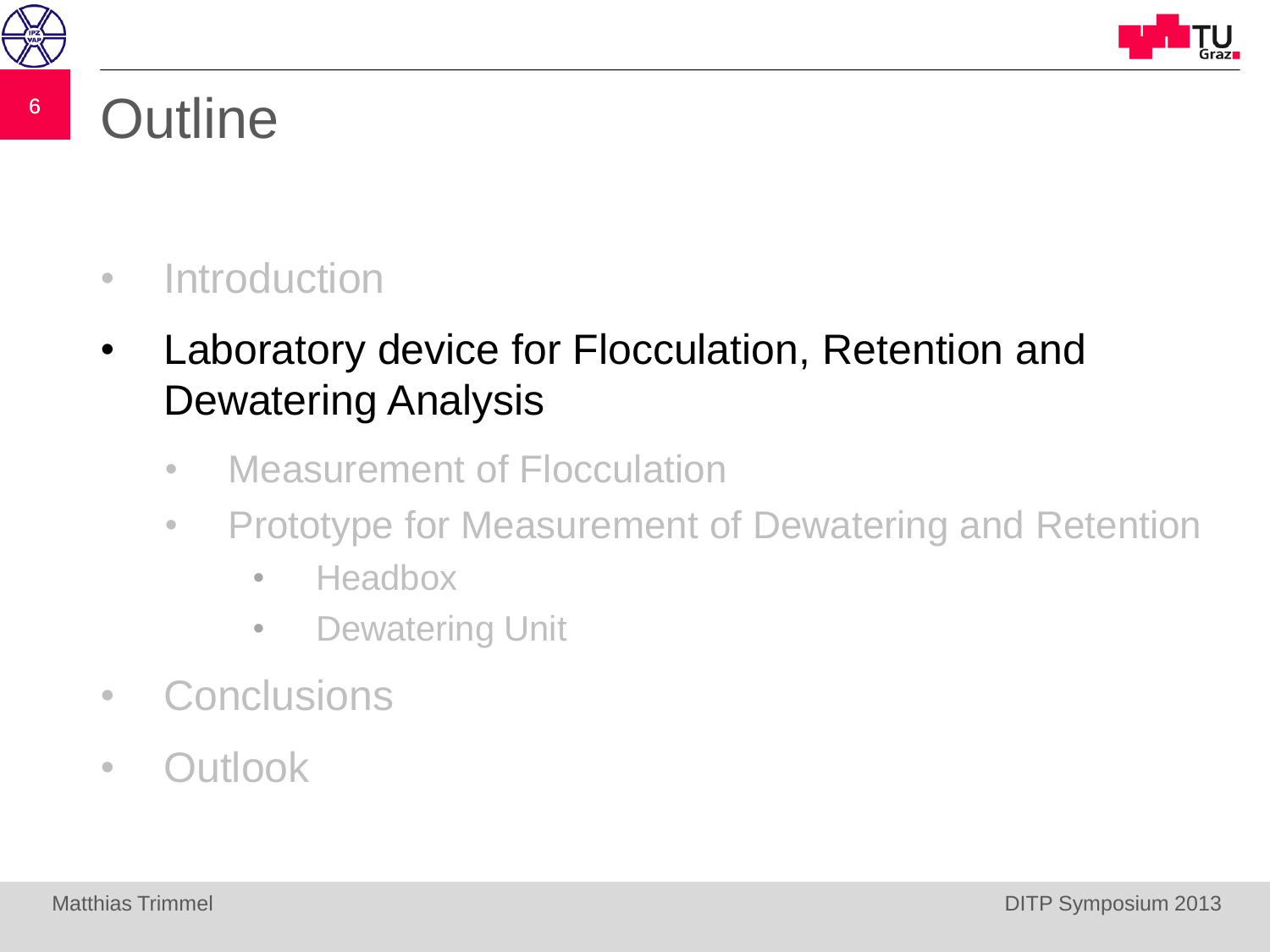

#### 7 Laboratory Device for Flocculation, Retention and Dewatering Analysis

- Flow loop for flocculation analysis
- Three dosage points
- Observation channel and high speed camera
- Dewatering device for the measurement of
	- **Retention**
	- **Dewatering**
- Transparent headbox
- Dewatering unit resembling a Fourdrinier former

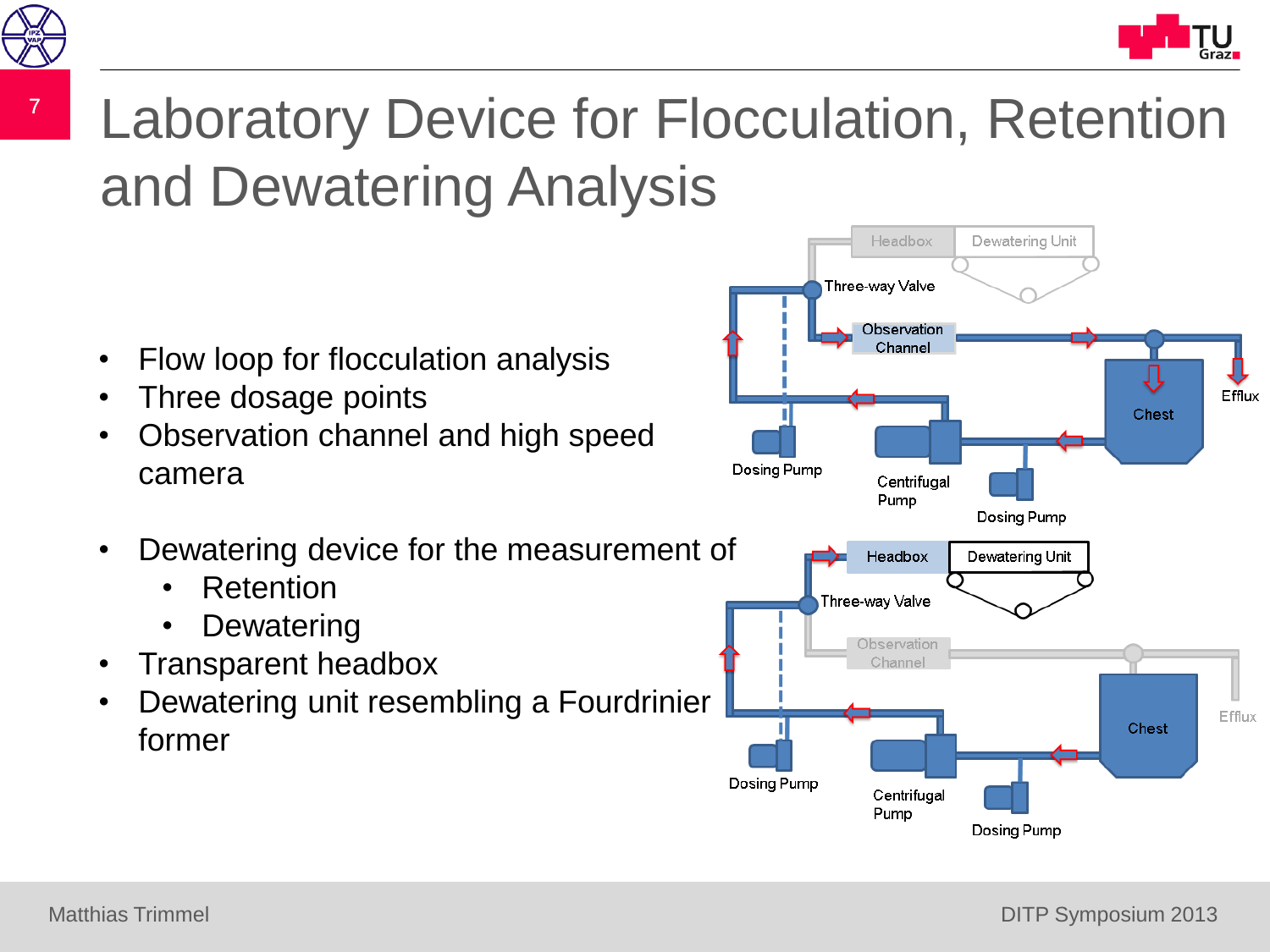



#### <sup>8</sup> Outline

- Introduction
- Laboratory device for Flocculation, Retention and Dewatering Analysis
	- Measurement of Flocculation
	- Prototype for Measurement of Dewatering and Retention
		- Headbox
		- Dewatering Unit
- Conclusions
- Outlook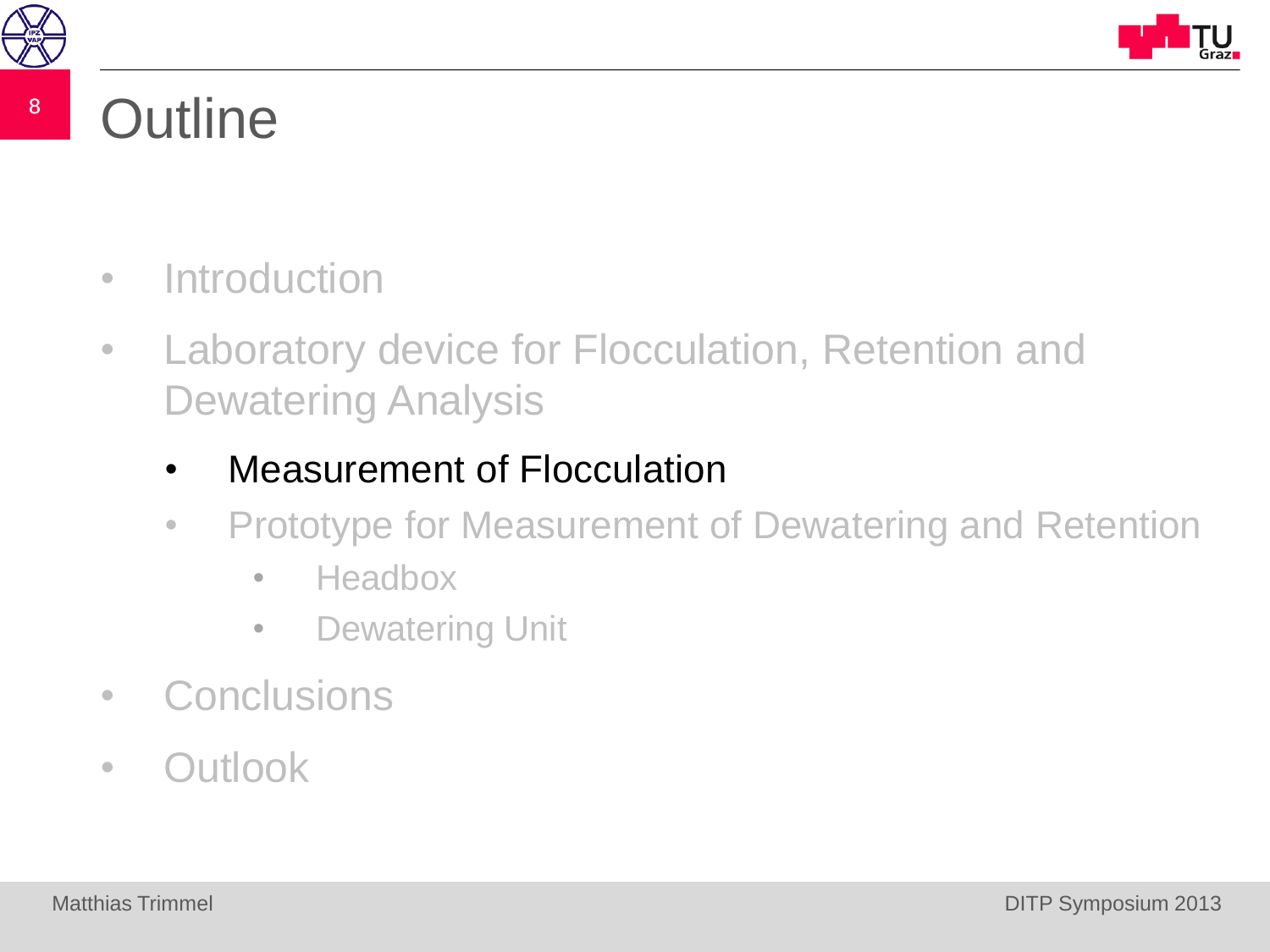



### <sup>9</sup> Measurement of Flocculation



- Volume of the chest: 40 liter
- Measuring at headbox consistency
- Three dosage points
- Transparent observation channel
- High speed camera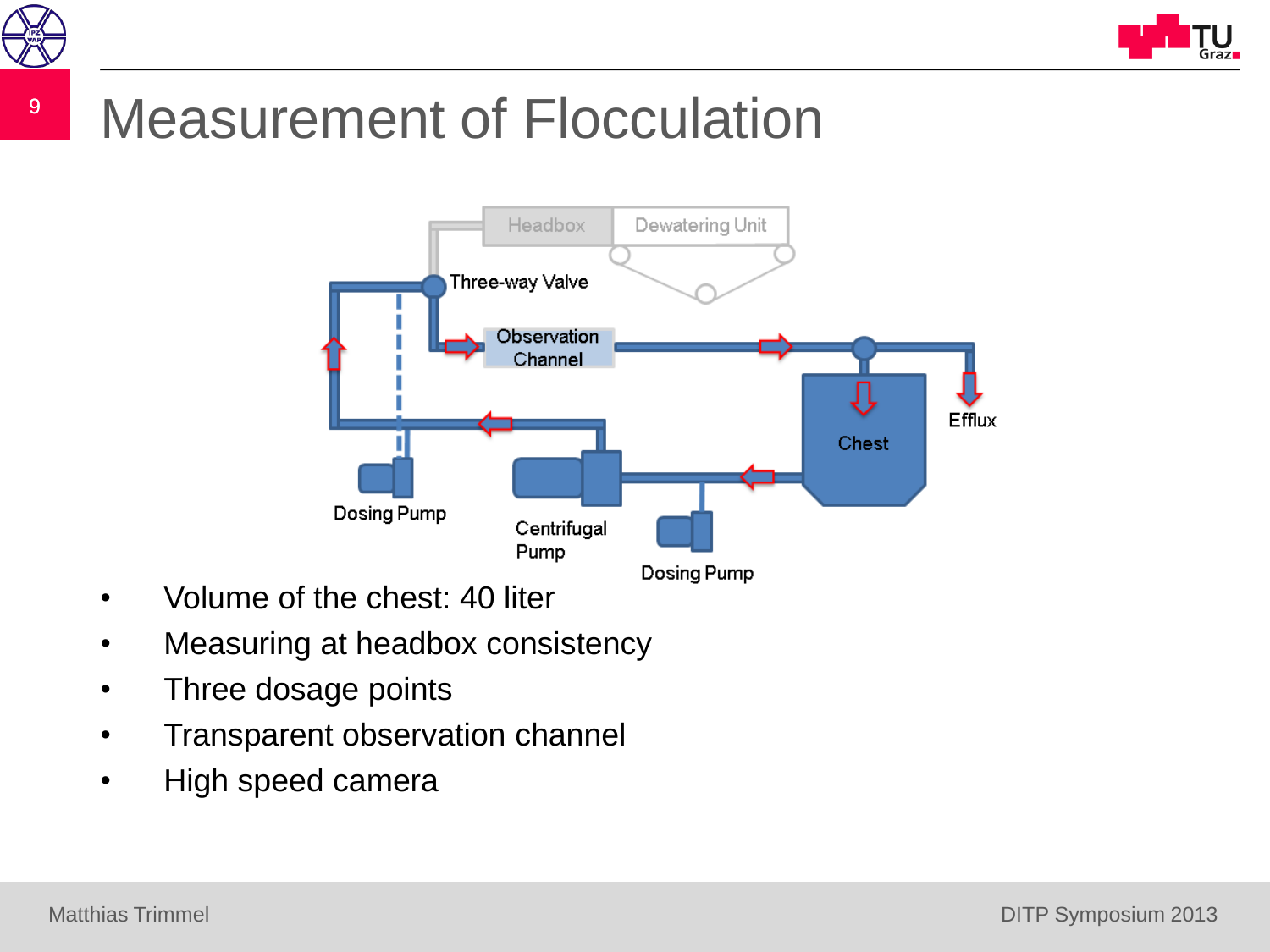



#### <sup>10</sup> Measurement of Flocculation



Matthias Trimmel **Matthias Trimmel Matthias Trimmel** 2013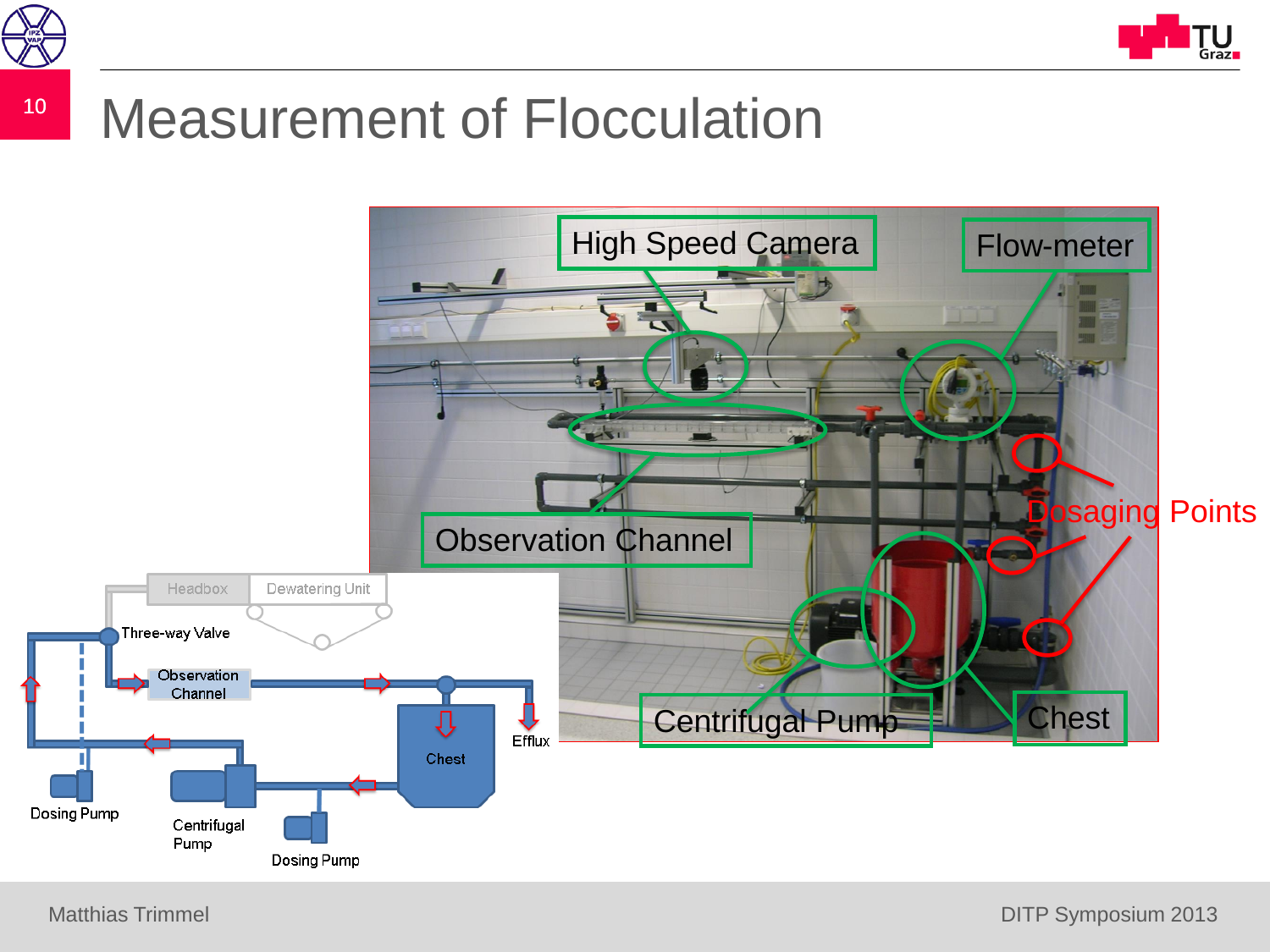



Flow Velocity 2-3 m/s Channel-geometry: length: 100 cm width: 3.5 cm height: 1.6 cm



## 4 mm '₩ 16 mm

Turbulences at the beginning of the channel

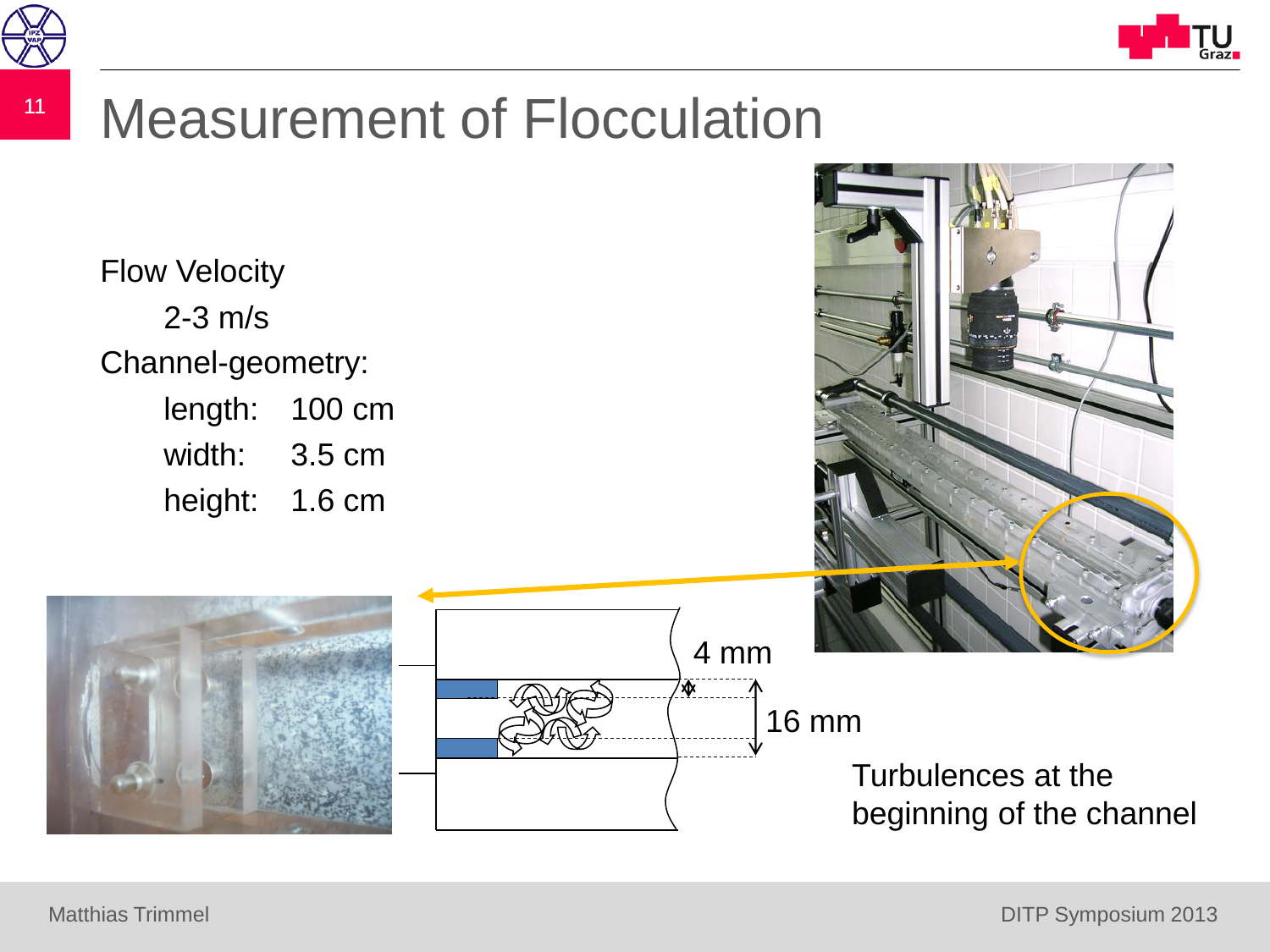

#### <sup>12</sup> Measurement of Flocculation

• Acquisition of images of circulating suspension in the region of decayed turbulence => stable structures/flocs



• Evaluation of images by FFT – Structure Analysis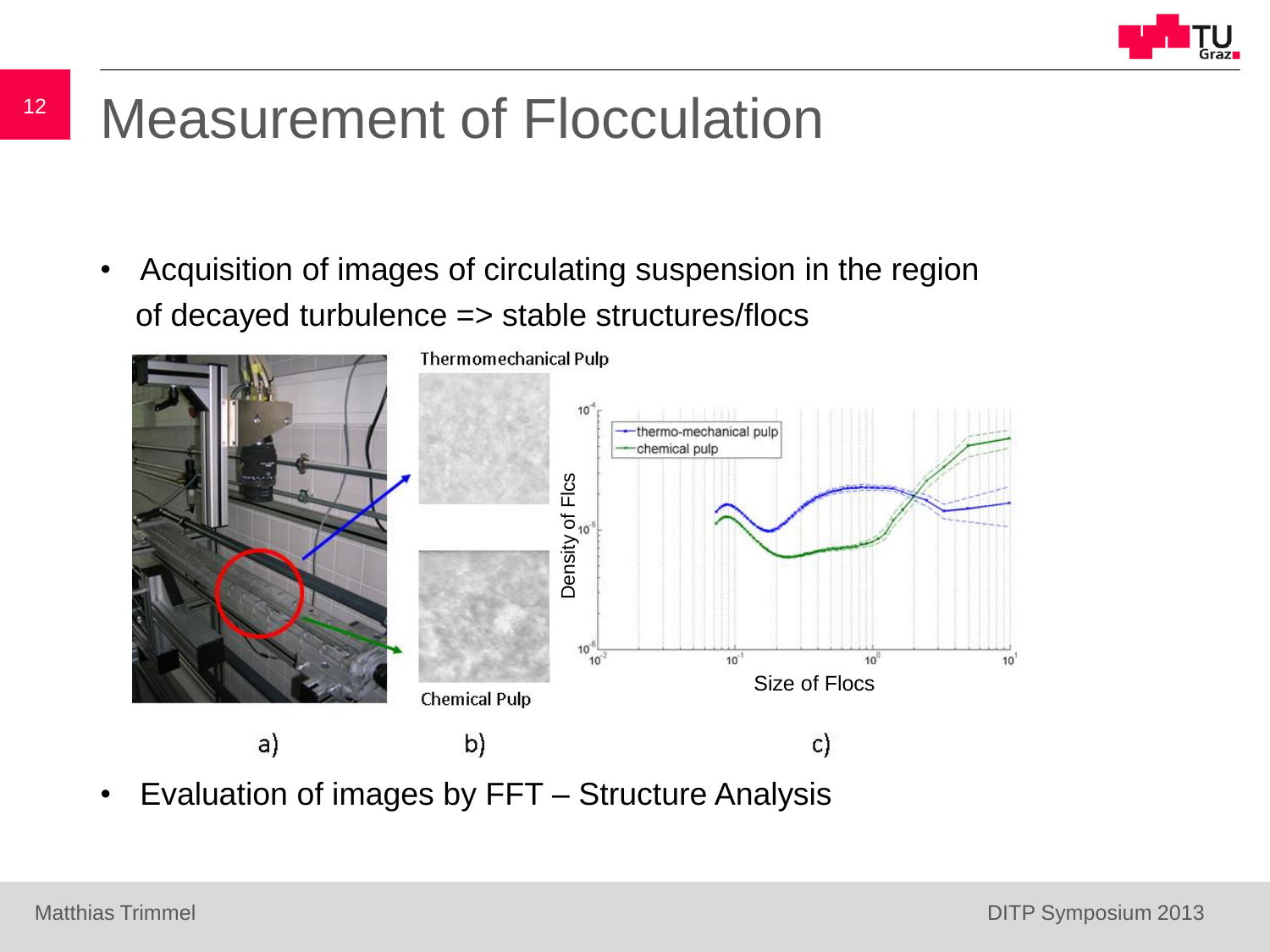



#### <sup>13</sup> Outline

- Introduction
- Laboratory device for Flocculation, Retention and Dewatering Analysis
	- Measurement of Flocculation
	- Prototype for Measurement of Dewatering and Retention
		- Headbox
		- Dewatering Unit
- Conclusions
- Outlook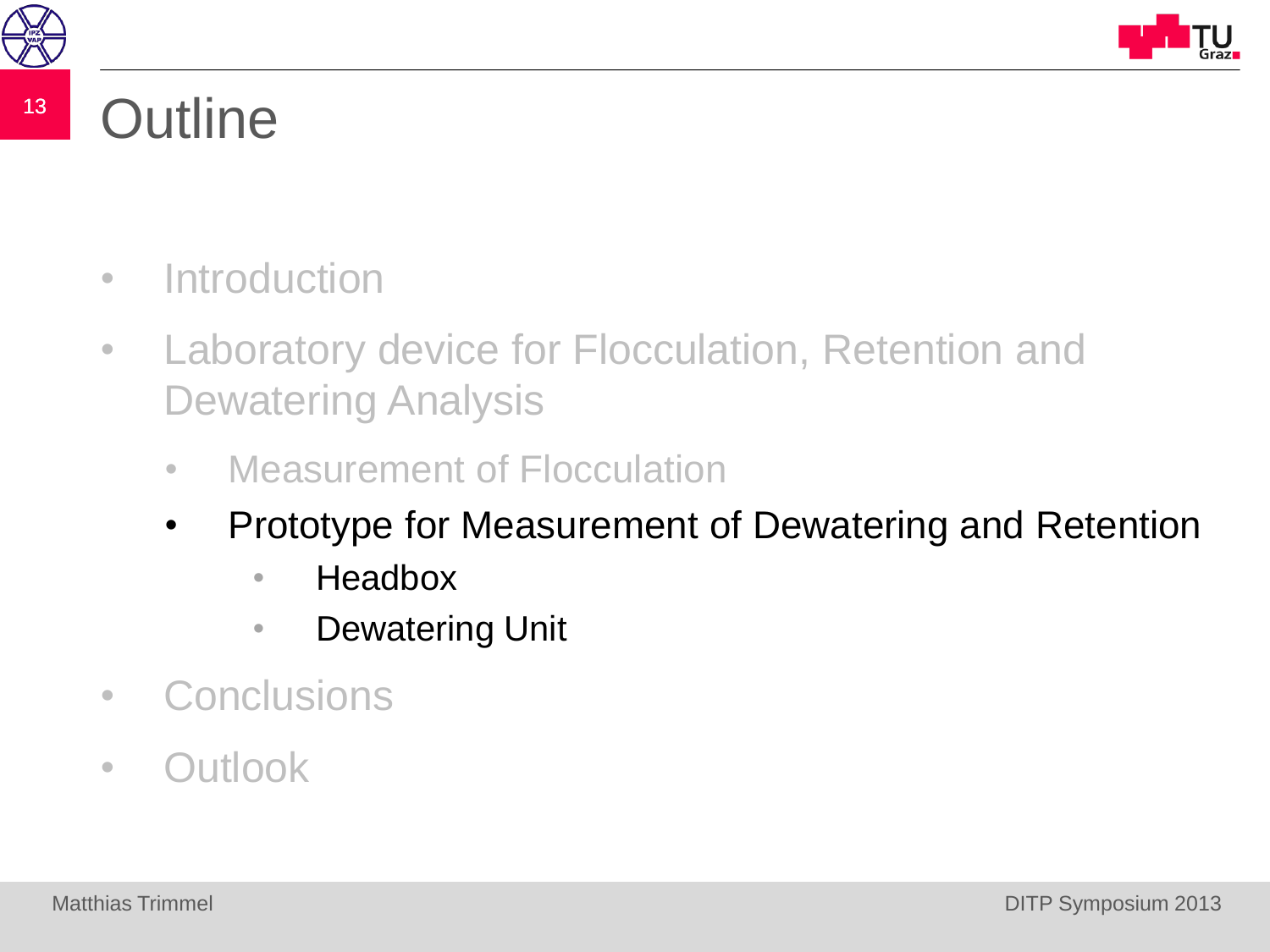

### <sup>14</sup> Measurement of Dewatering and Retention

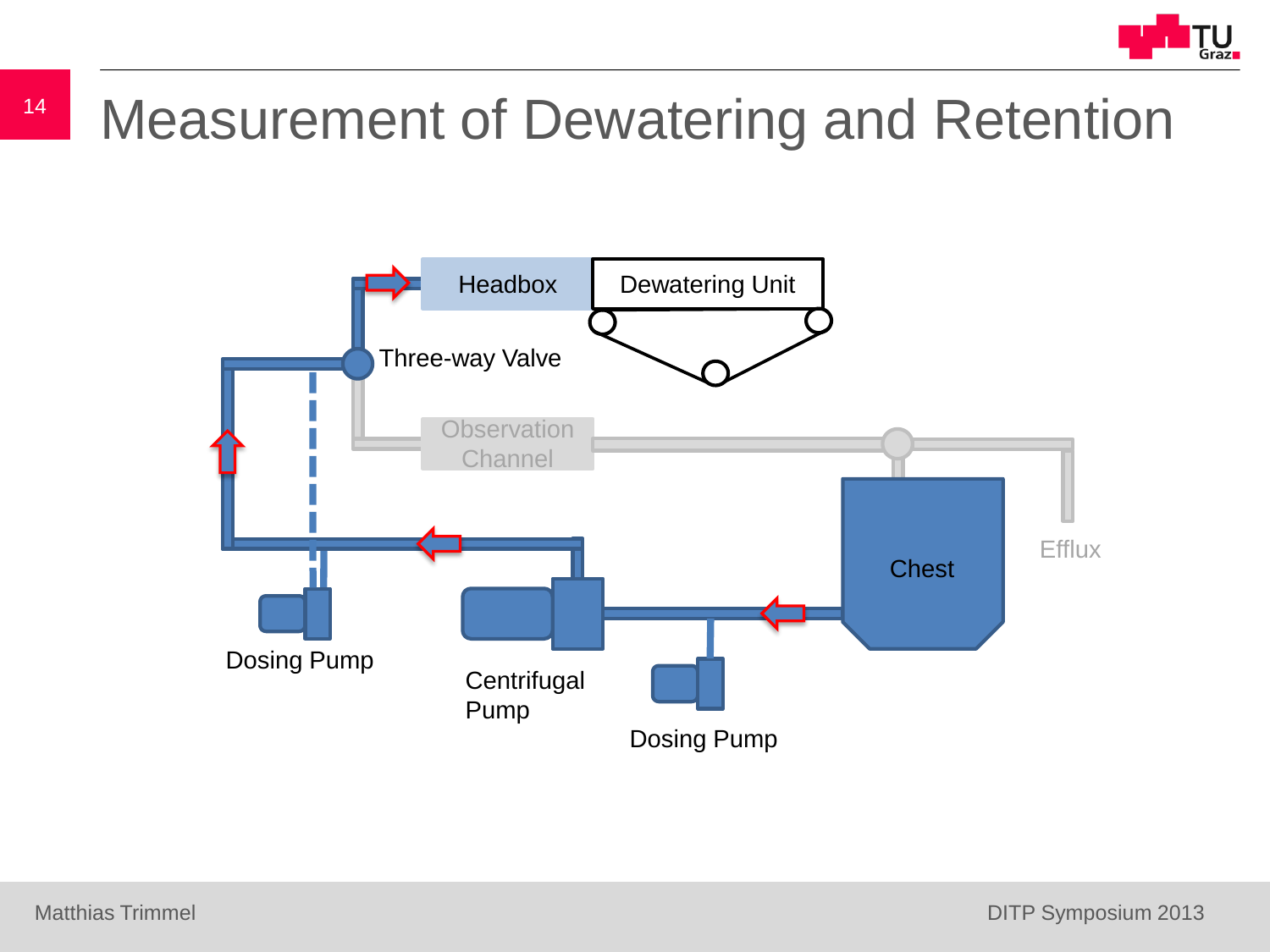

#### <sup>15</sup> Measurement of Dewatering and Retention

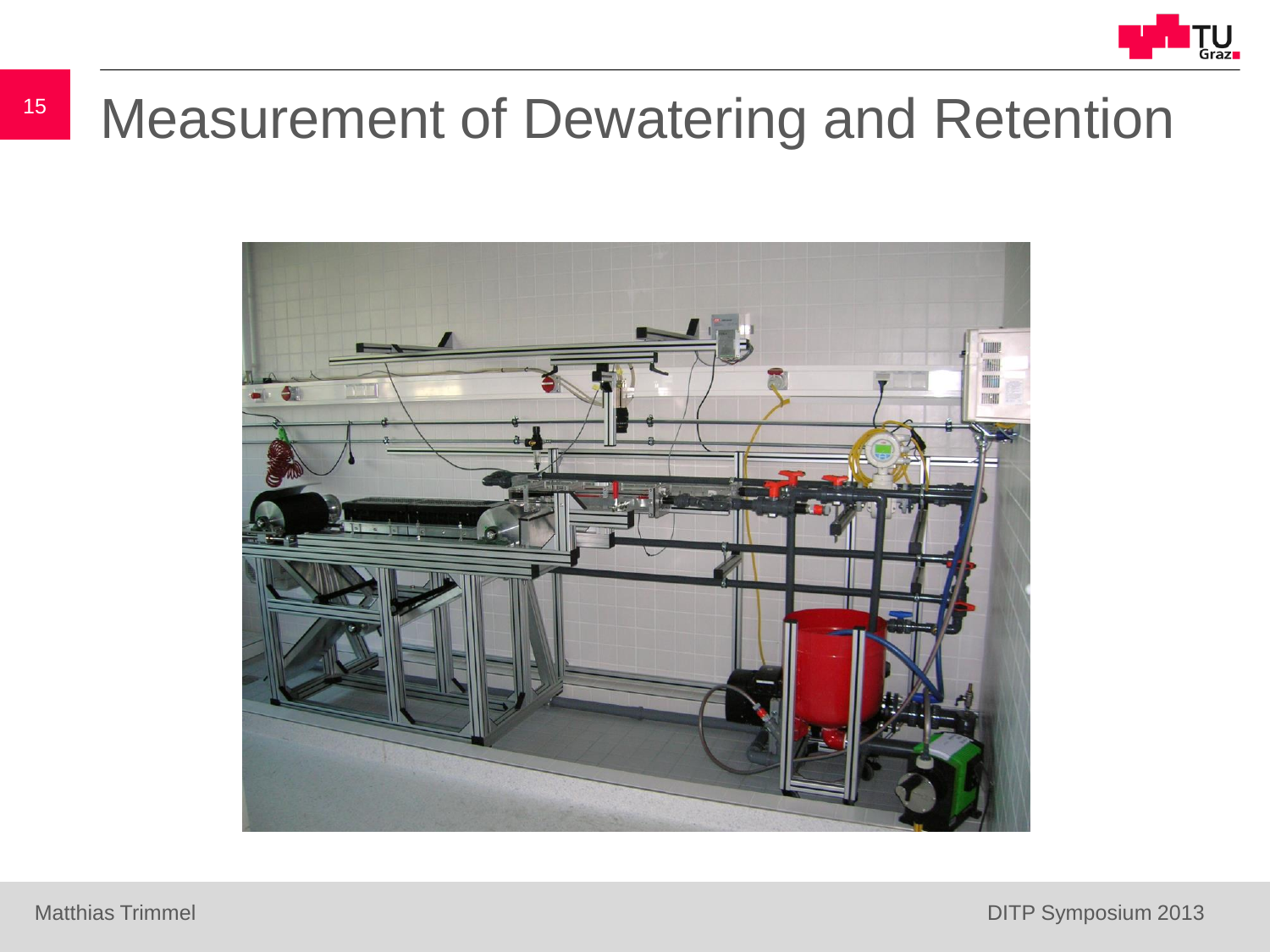



### <sup>16</sup> Prototype for Measurement

- Headbox
- Pulp consistency: 1%
- Geometry similar to that of a standard headbox



- Different devices included in the headbox for distribution and orientation of pulp fibers
- Headbox construction can be changed easily

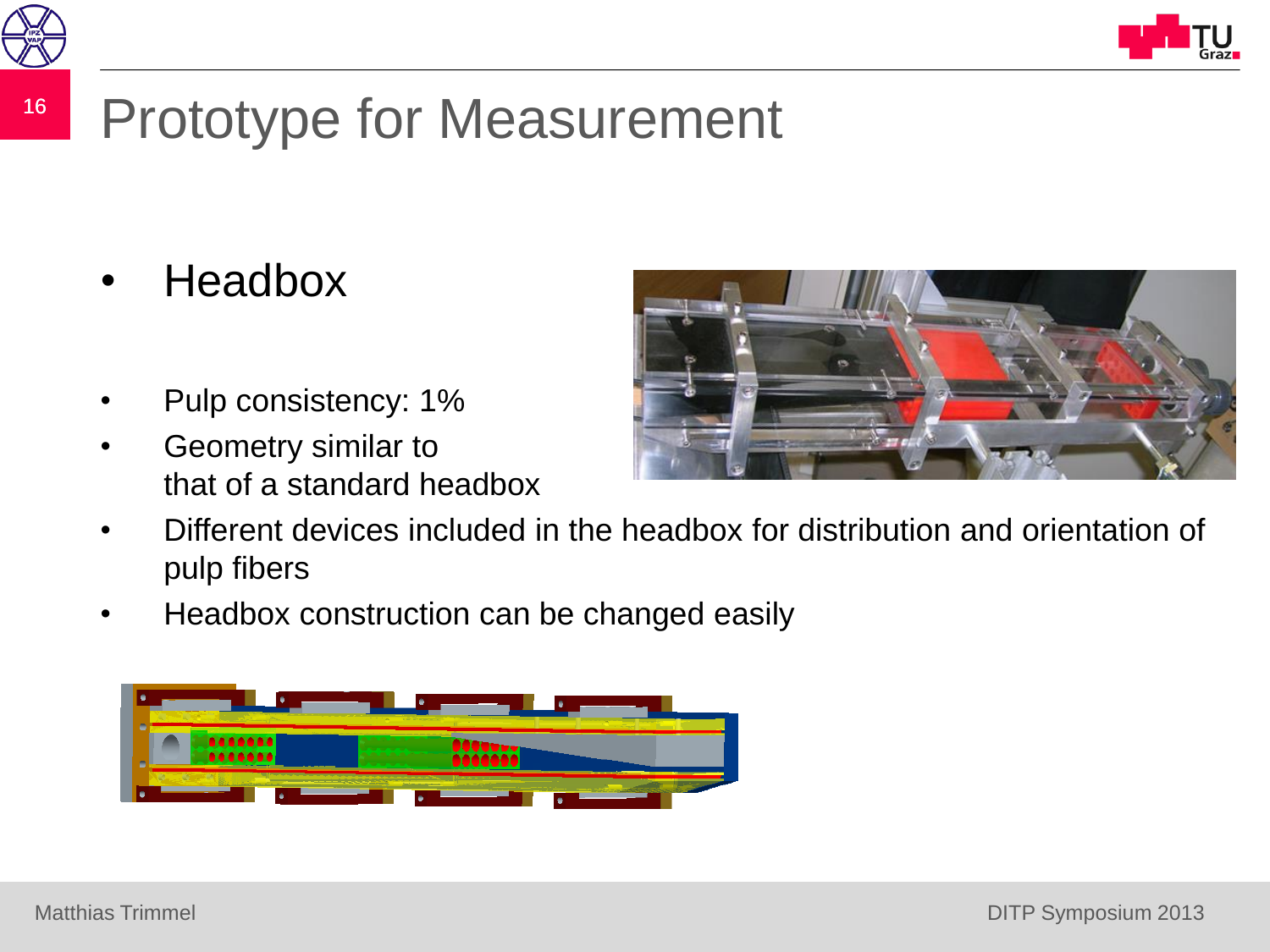



#### <sup>17</sup> Prototype for Measurement

• Headbox – Velocity Profile

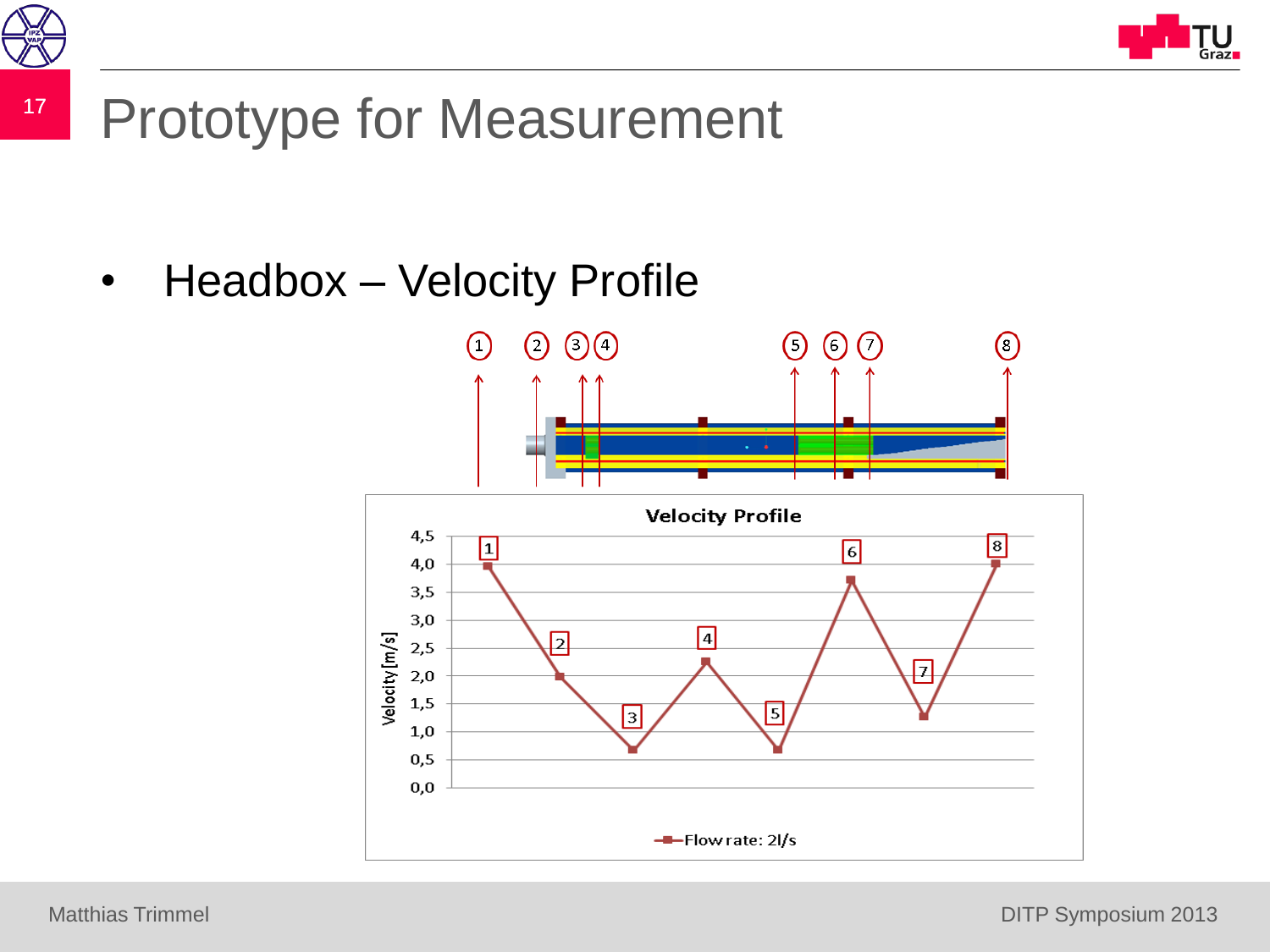



#### <sup>18</sup> Prototype of Measurement

- Dewatering Unit
- Resembles a Fourdrinier paper machine
	- SC/LWC wire
	- Maximum wire speed: 120 m/min
- Wire is lead by three rolls
	- Breast roll
	- Arched rubberized driving roll
	- Deflector roll

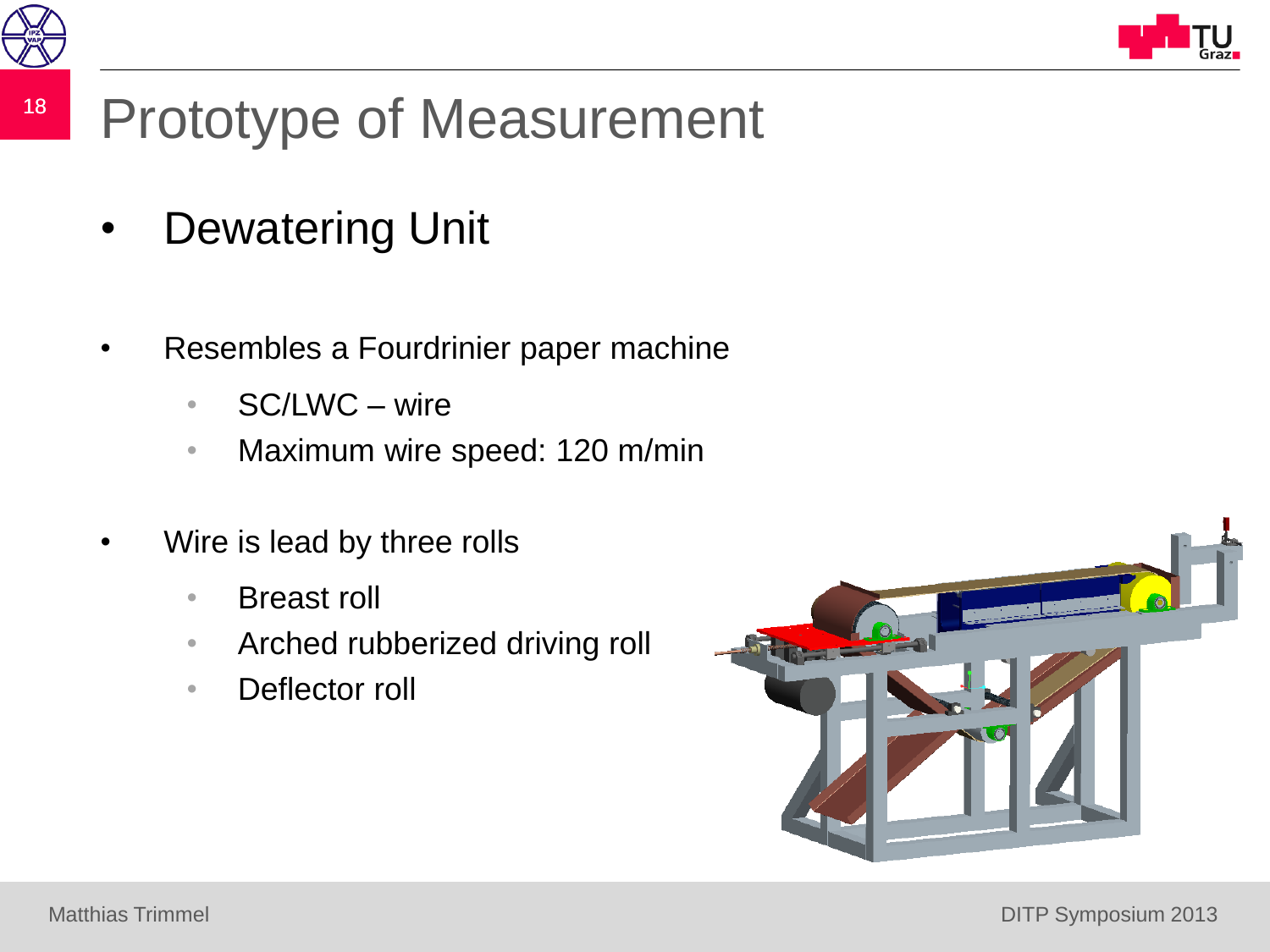



#### <sup>19</sup> Prototype of Measurement

- Dewatering Unit
- Vacuum-supported dewatering
	- Length of the vacuum zone: 700mm
	- Two vacuum levels
- Wire conditioning by air pressure and water nozzles
- White water gathered for measurement of retention and dewatering

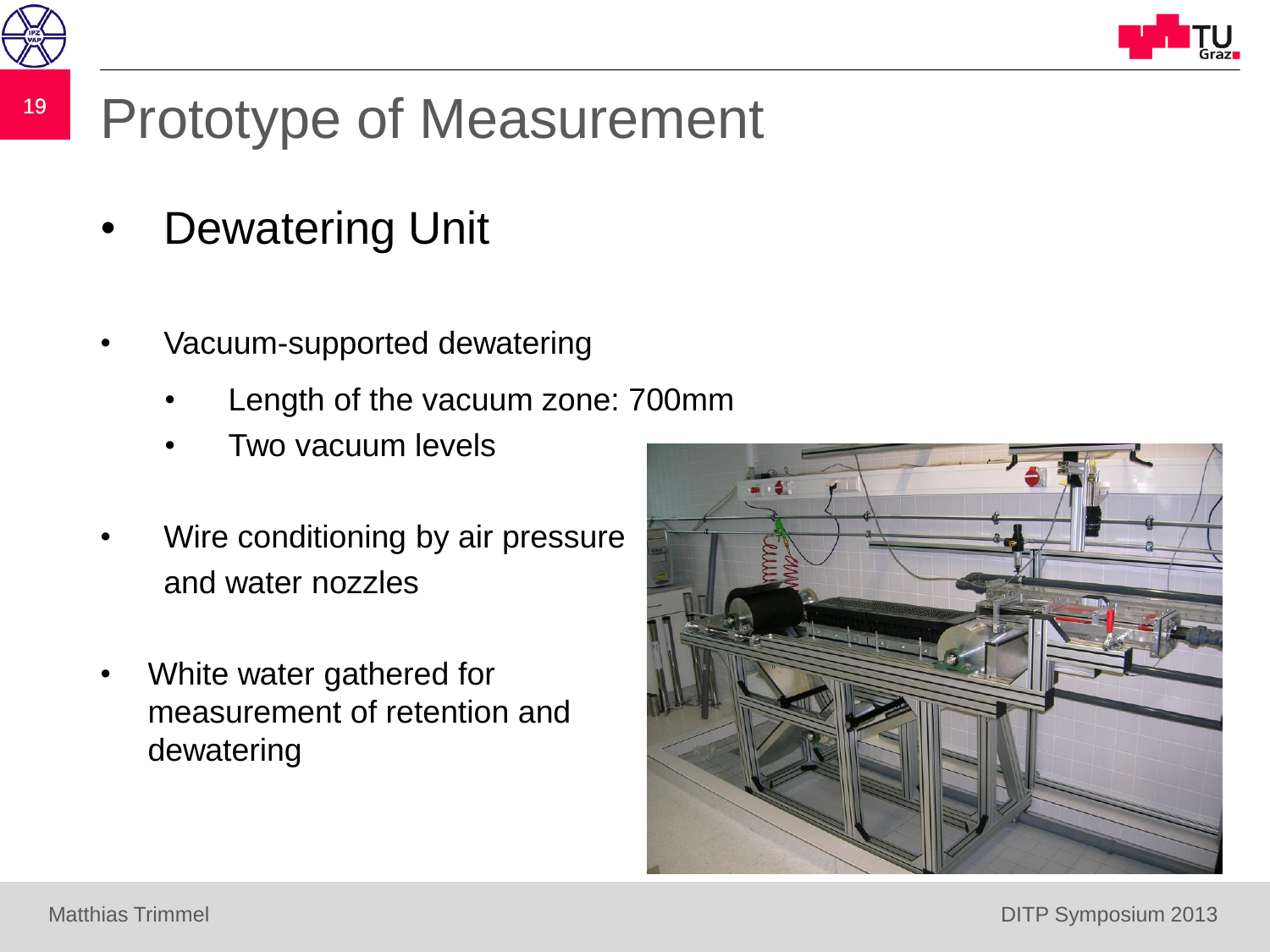



#### <sup>20</sup> Prototype of Measurement

• Dewatering trial

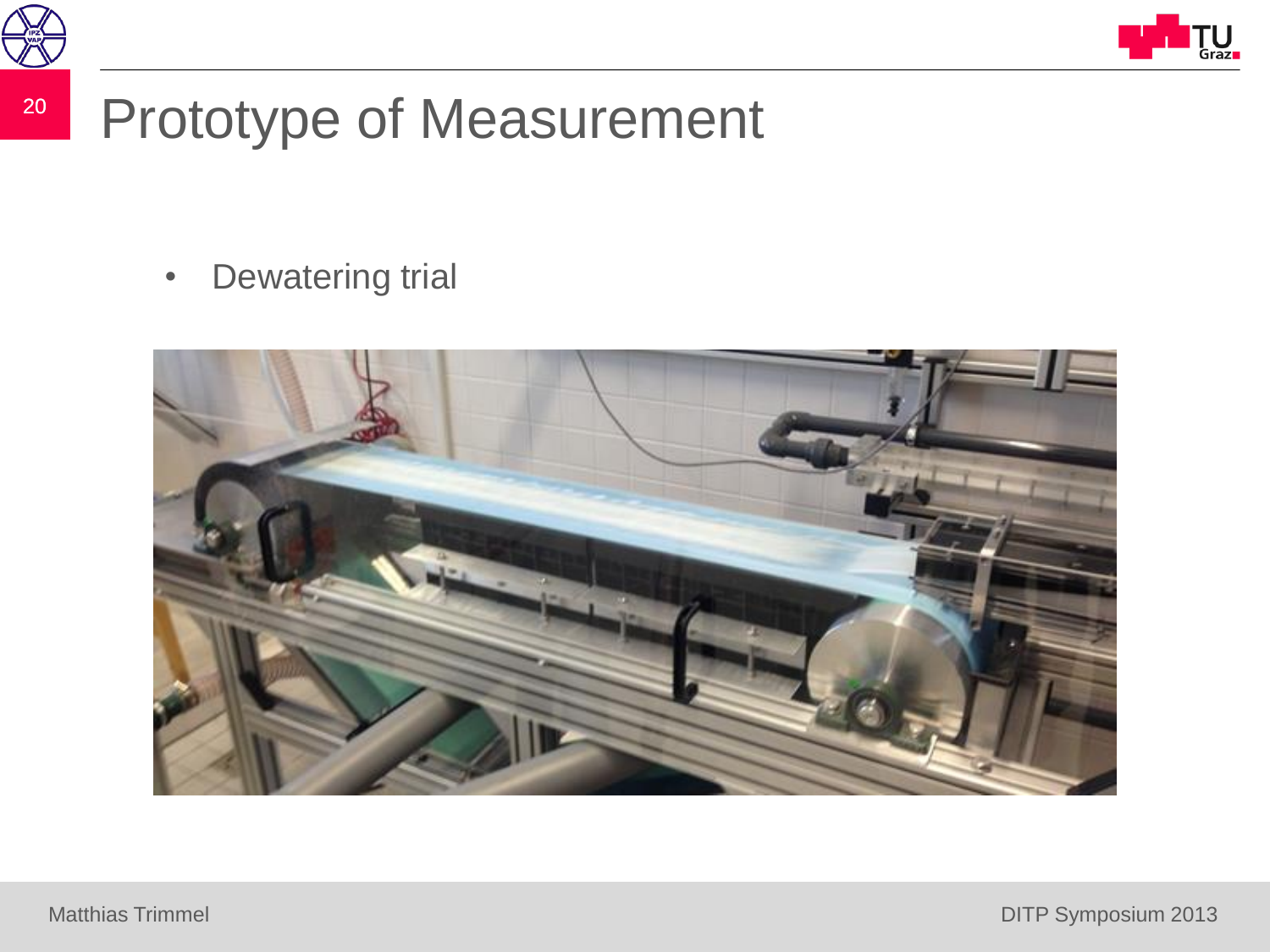

## <sup>21</sup> Measurement of Retention and Dewatering

- Measurement of retention
	- Grammage / ash content of the dewatered fiber web
	- White water consistency
	- Outlook: online-measurement by means of a nephelometer
- Measurement of dewatering
	- Moisture of fiber web
	- Water volume in white-water tank

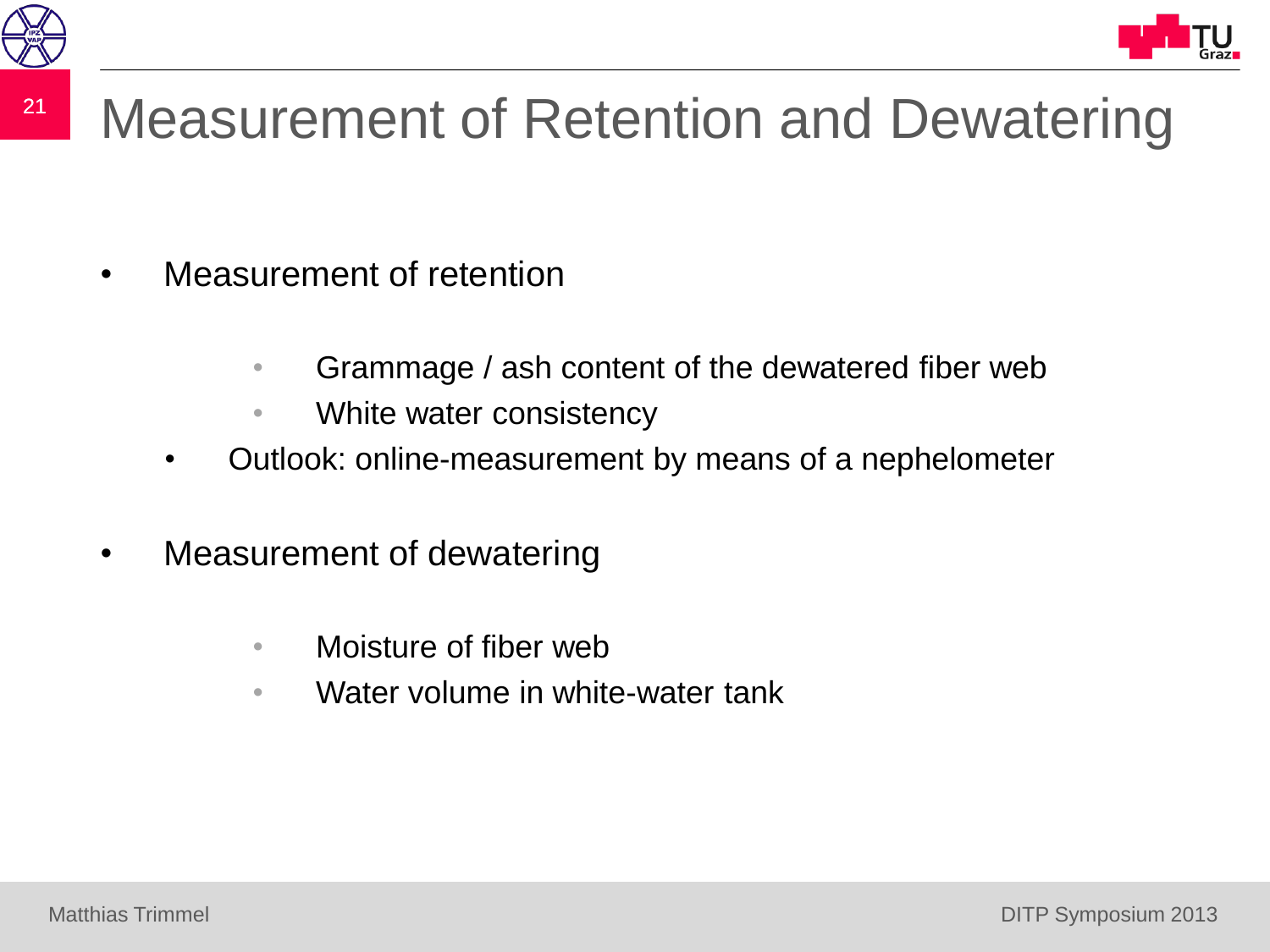



#### <sup>22</sup> Outline

- Introduction
- Laboratory Device for Flocculation, Retention and Dewatering Analysis
	- Measurement of Flocculation
	- Prototype for Measurement of Dewatering and Retention
		- Headbox
		- Dewatering Unit
- **Conclusions**
- Outlook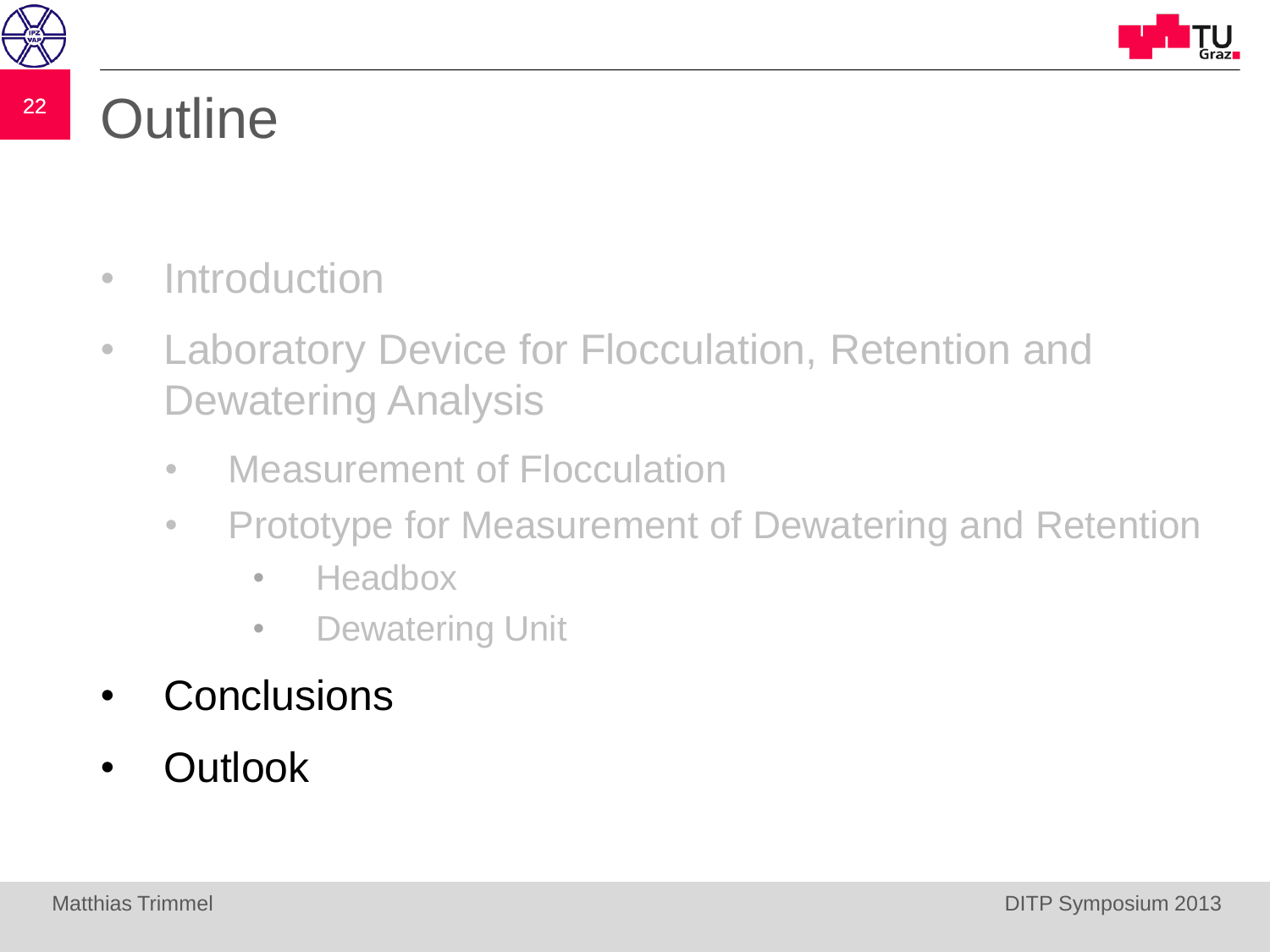



#### <sup>23</sup> Conclusion

- Measurement of flocculation is done in an observation channel
- Evaluation of flocculation by structural analysis of the acquired images
- Measurement of retention and dewatering can be done by a dewatering device in laboratory scale
- The geometries of the headbox are similar to a standard headbox
- The dewatering unit resembles a Fourdinier paper maschine
- Fast and easy way to measure flocculation, retention and dewatering in the laboratory scale under industry oriented conditions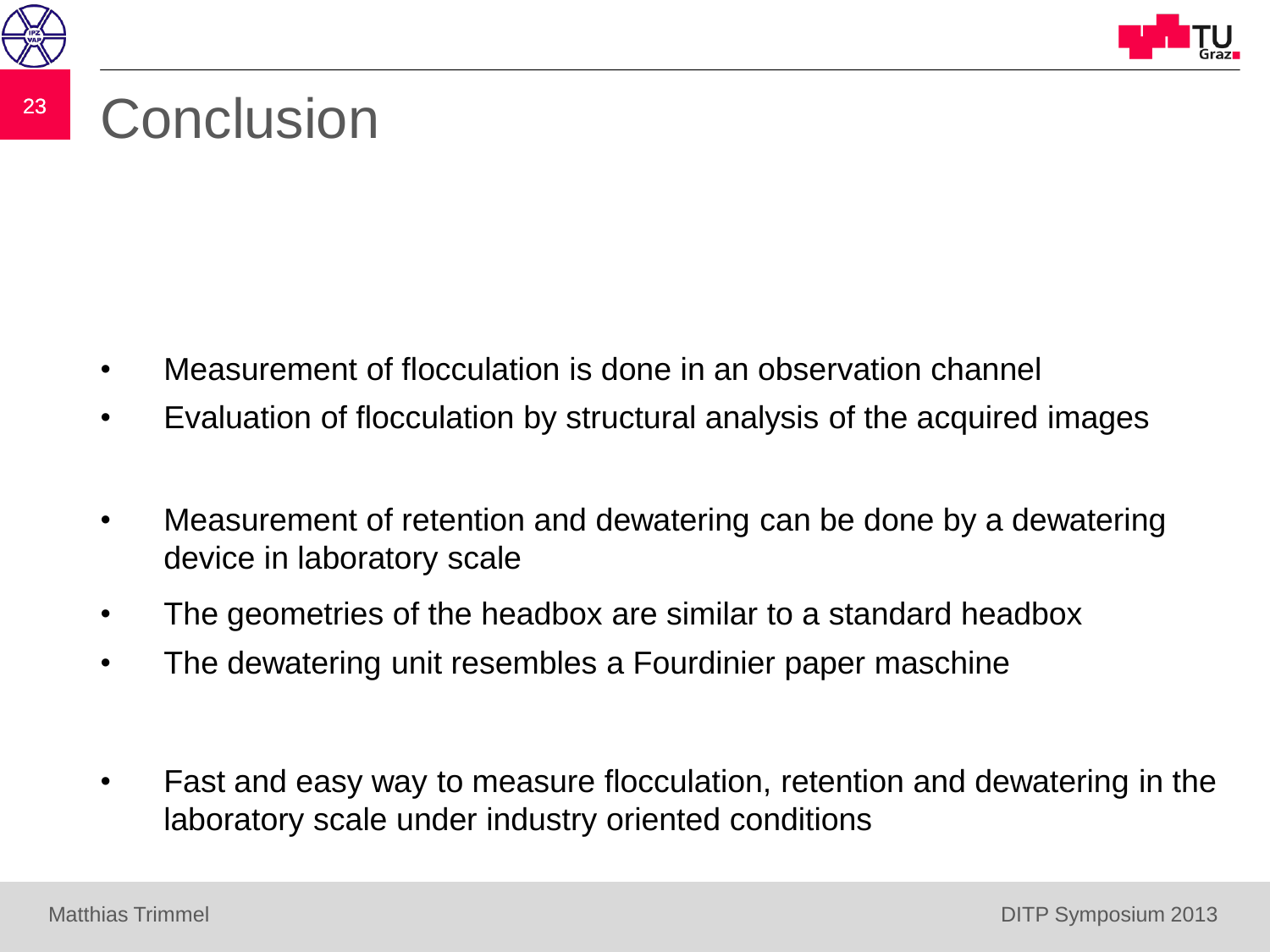



#### <sup>24</sup> Outlook

- Enhance the measurement of retention by an online measure
- Experimental series with different pulps and chemical additives
- Compare the results of retention and dewatering acquired by the dewatering unit with standardized techniques